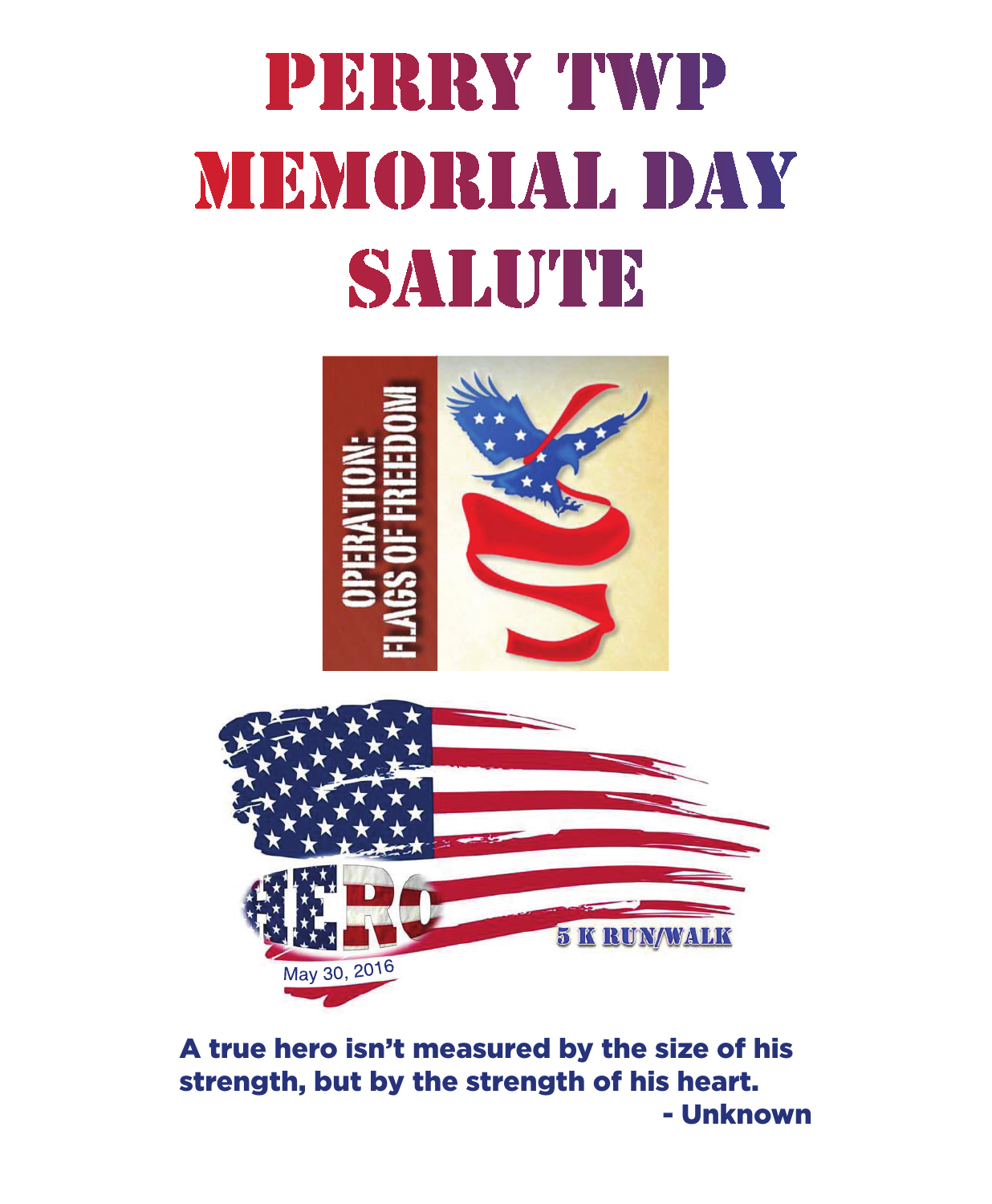#### SPONSORSHIP SALUTE **2016 – HERO 5K RUN/WALK**

#### **GOLD SPONSOR**

Aqua Ohio McKinley Eagles #2370

#### **SILVER SPONSORS**

Renee Martin Waikem Auto Group Attorney Richard E. Dobbins Design Restoration Company American Legion Riders Post #221 Massillon American Legion Post #221 Mr. Dan Ford – Edward Jones Investments

#### **BRONZE SPONSORS**

Fire Force Inc. Beaver Excavating Young Truck Sales Orion Construction H.R.N. Construction Stark Truss Company Dr Charles Yang – Perry Chiropractic

#### **SPECIAL THANKS**

Anytime Fitness – Perry Township Performance Health Inc. – Biofreeze Redex Industries – Udderly Smooth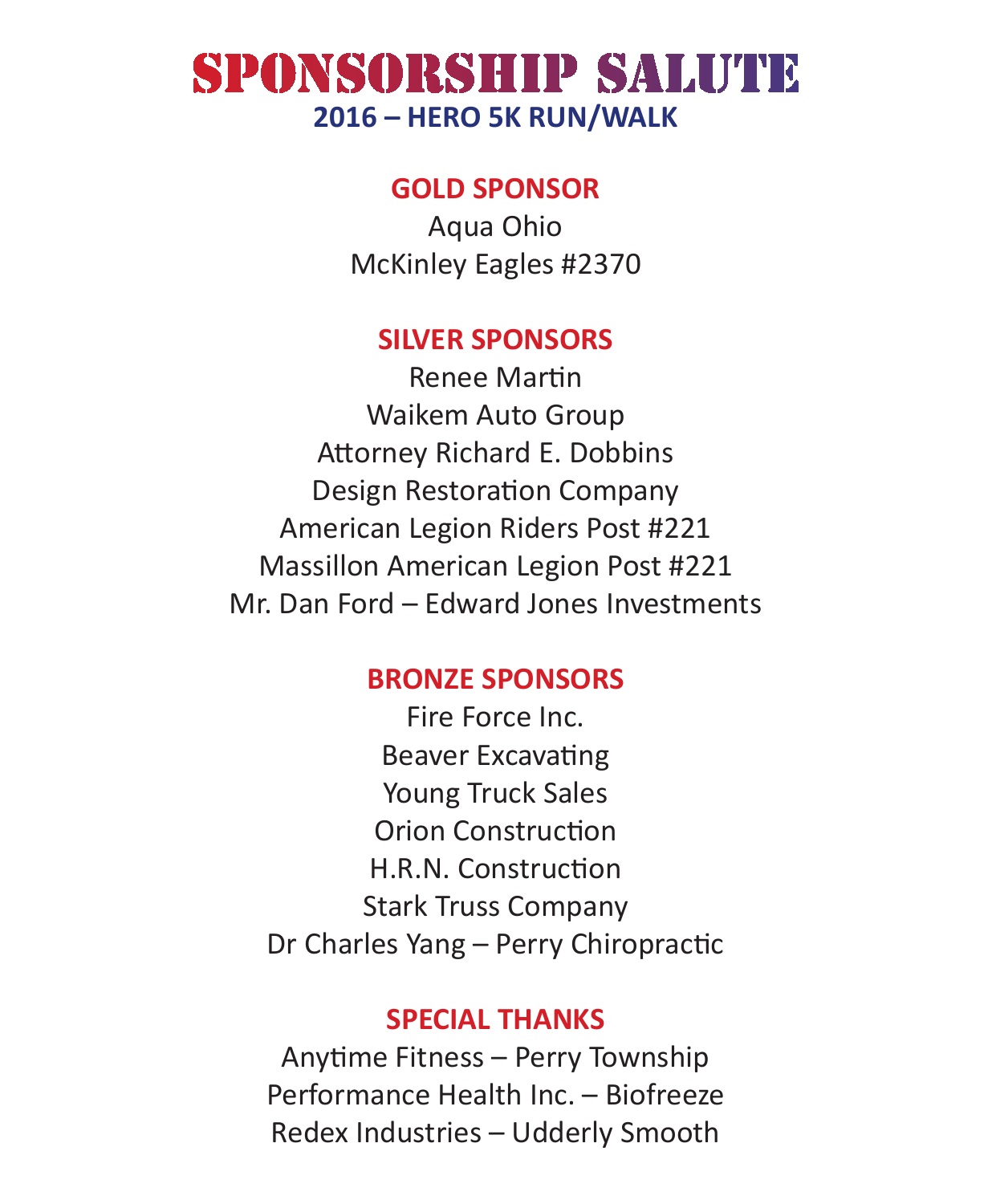### ORIGIN OF THE PURPLE HIEATRT

On August 7, 1782, General George Washington established the Badge of Military Merit which was the forerunner to the Purple Heart Medal. The Badge of Military Merit was originally fashioned in the shape of a heart and cut from a purple silk sash. There are only three known recipients of the Badge of Military Merit; Sergeant Elijah Churchill, Sergeant William Brown and Sergeant Daniel Bisssel. Although, Washington intended the Badge of Military Merit to be permanent; however, once the Revolutionary War ended, The Badge of Military Merit was all but forgotten.

In January, 1931, Elizabeth Will, an Army heraldic specialist was named to redesign the newly revived medal, which became known as the Purple Heart. Army regulations specified the design of the medal as an enamel heart, purple in color and showing a relief profile of George Washington.

On February 22, 1932, the 200th anniversary of George Washington's birth, the War Department (predecessor to the Department of Defense) announced the establishment of the Purple Heart Award by order of General Douglas MacArthur. The newly reintroduced Purple Heart was not intended primarily as an award for those wounded in action.

In December – 1942, President Franklin D. Roosevelt by Executive Order, proclaimed that the Purple Heart was to be awarded to persons who "are wounded in action against an enemy of the United States, or as a result

of an act of such enemy, provided such would necessitate treatment by a medical officer." The first Purple Heart was awarded to General Douglas Mac Arthur.

The Purple Heart differs from most other decorations in that an individual is not "recommended" for the decoration; rather he or she is entitled to it upon meeting specific criteria.

In 1997, Congress passed legislation prohibiting future awards of the Purple Heart to civilians. Today, the Purple Heart is reserved for men and women in uniform. It is estimated that approximately 1.7 million Purple Hearts have been awarded. The most Purple Hearts awarded to an individual is nine; Marine Sgt. Albert Ireland holds that distinction, being awarded five Purple Hearts in World War II and four more in the Korean War.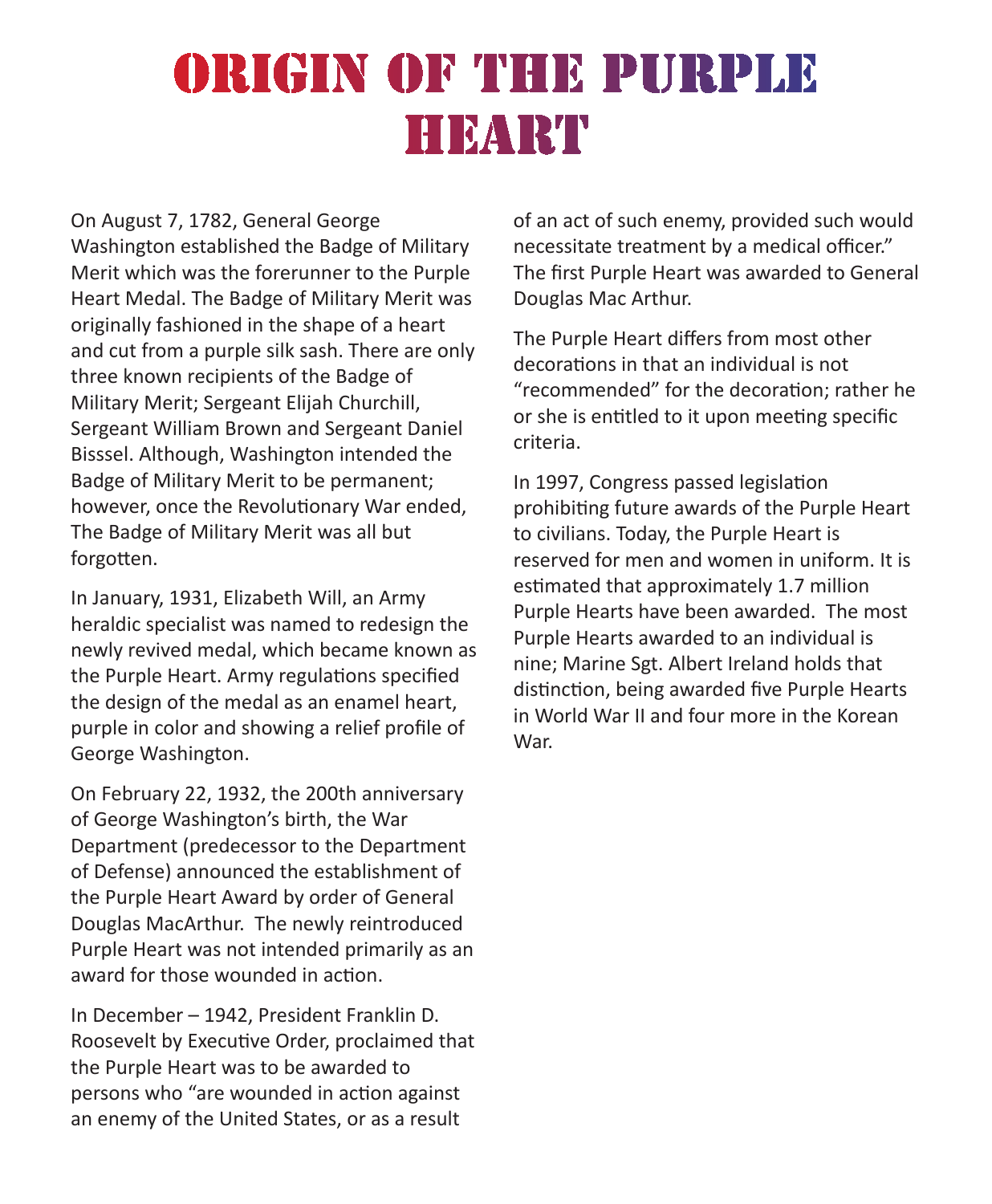## HISTORY OF THE DOG TAG

The Civil War provided the first recorded incident of American soldiers making an effort to ensure that their identities would be known should they die on the battlefield. In 1863, prior to the Battle of Mine's Run in northern Virginia, General Meade's troops wrote their names and unit designation on paper tags and pinned them to the back of their coats. Some troops fashioned their own "ID" tags out of pieces of wood, boring a hole in one end so that they could be worn on a string around the neck.

Harper's Weekly Magazine advertised "Soldier's Pins" which could be mail ordered. Private vendors who followed troops also offered identification disks for sale just prior to battle. Entrepreneurs would set up shop on the roadside where soldiers would pass. Their machine-stamped tags were made of brass or lead with a hole and usually had (on one side) an eagle or shield and the other side had the soldier's name and unit. The fear of being listed among the unknowns was a real concern among the rank and file; however there was no official issue of ID tags (42% of the Civil War dead remain unidentified.)

President Thomas Jefferson wrote the first dog licensing law for his home state of Virginia, because his sheep were being killed by dogs. He wanted to identify the dog's owners and make them pay for the sheep they killed. By the 1850's most localities had dog licensing laws that required dogs to wear a collar with the owner's name and license number.

Eventually small wooden or metal discs were used and referred to as "dog tags" and that

name carried over to their human counterparts. In 1906, the U.S. Army recognized the

importance of a uniform identification and authorized an aluminum tag. In 1917, the Army began to issue aluminum disc on chains to all combat soldiers. The nickname "dog tags" was adopted during World War II.

It was not until the Vietnam War did the use of silencers come into practice to help disguise the noise made by the two tags. During this wartime, it also became popular to use dog tags on make-shift memorials in memory of fallen comrades.

The sole purpose of the identification tag is stated by its designation. Tags found around the neck of a casualty, and only those tags found around the neck, stay with the remains at all times. Tags found any place besides around the neck are made note of in the record of Personal Effects of Deceased Personnel and placed in an effects bag. If there is only one tag present, another is made to match the first. If the remains are unidentified, two tags marked "Unidentified" are made. One tag is interred with the individual, the other placed on a wire ring in the sequence of the temporary cemetery plot. This enables Graves's registration personnel to make positive identification of remains during disinterment procedures; when the remains are disinterred, the tag on the wire ring is removed and placed with the matching tag around the neck.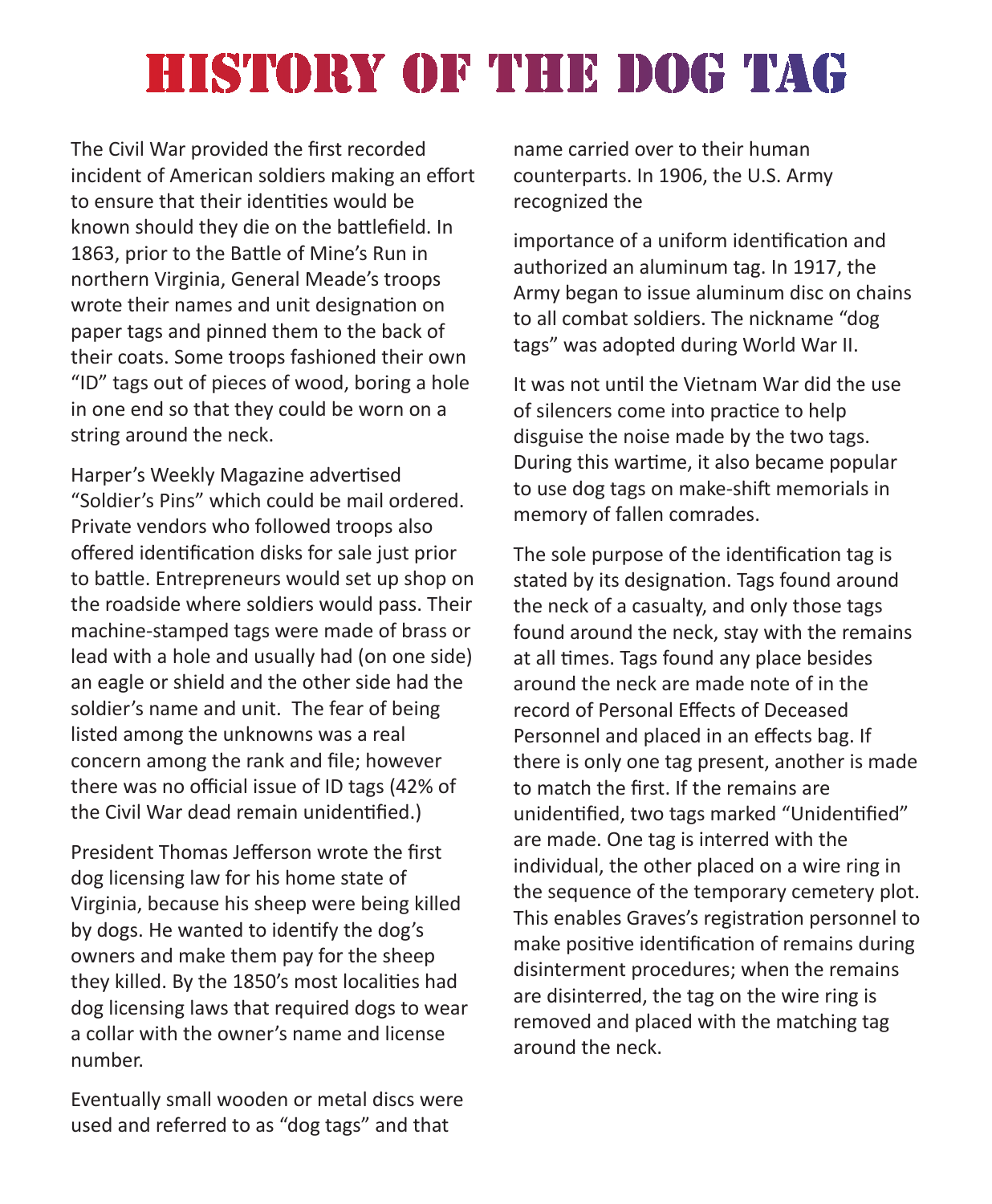#### CONGRESSIONAL MEDAL OF HONOR RECIPIENT **Senior Chief Edward C. Byers Jr. USN – SEAL**

For conspicuous gallantry and intrepidity at the risk of his life above and beyond the call of duty as a Hostage Rescue Force Team Member in Afghanistan in support of Operation ENDURING FREEDOM from December 8 to 9, 2012. Chief Byers with this team sprinted to the door of the target building. Chief Byers stood in the doorway fully exposed to enemy fire to clear a path for the rescue force. The first rescue assaulter was mortally wounded by enemy small arms fire from within. Chief Byers, aware of the imminent threat, fearlessly rushed into the room and engaged an enemy guard aiming an AK-47 at him. He then tackled another adult male and engaged him in hand-to-hand combat. Chief Byers heard the voice of hostage Dr. Dilip Joseph respond. Chief Byers jump atop the American hostage and shielded him from the high volume of fire within the small room. While covering the hostage, Chief Byers engaged another hostile with his bare hands and restrained the hostile until a teammate could eliminate the hostile.

Senior Chief Edward C. Byers Jr. was born in Toledo, Ohio in 1979. He grew up in Grand Rapids, Ohio. In 1998, Senior Chief Byers attended recruit Training and Corpsman "A" School in Great Lakes, Illinois.

In 2002, Byers attended Basic Underwater Demolition SEAL (BUD/S) training and graduated with Class 242. Byers was promoted to the rank of Senior Chief Petty Officer in January of 2016.

Byers has deployed overseas 11 times with nine combat tours. His personal decorations include the Bronze Star with Valor (five awards), the Purple Heart (two awards), the Joint Service Commendation Medal with Valor, the Navy Commendation Medal (three awards, one with Valor), the Combat Action Ribbon (two awards) and the Good Conduct Medal (five awards).

 Senior Chief Byers is the first living active duty member of the U.S. Navy to receive the Medal of Honor since April 6, 1976, the late Rear Admiral James Stockdale and Lieutenant Thomas Norris (also a SEAL) each received the decoration from President Gerald Ford.

Senior Chief Byers is married and has a daughter.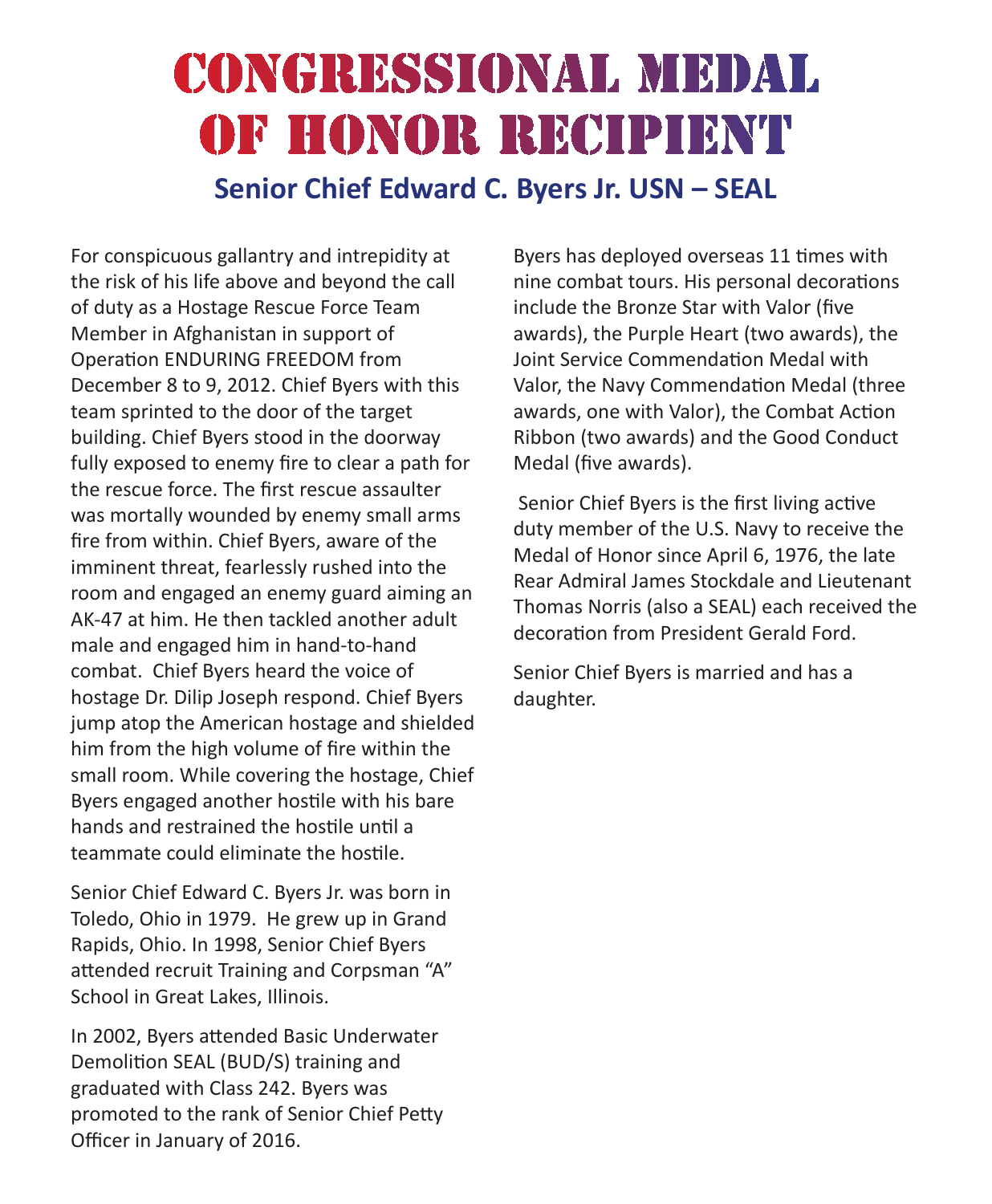### **TOMB OF THE UNKNOWN SOLDIER**

The Tomb of the Unknowns is a monument dedicated to American service members who have died without their remains being identified. It is also known as the Tomb of the Unknown Soldier, but it has never been officially named so. It is located at Arlington National Cemetery. On March 4, 1921, the U.S. Congress approved the burial of an unidentified American serviceman from World War I in the plaza of the new Memorial Amphitheater. The Tomb consists of seven pieces of marble in four levels. The Tomb was completed in April 9, 1932.

The Tomb was placed at the head of the grave of the World War I Unknown. West of this grave are the crypts of Unknowns from World War II (south) and Korea (north). Between the two lies a crypt that once contained an Unknown from Vietnam (middle); however, the remains were positively identified in 1998 and removed.

The North and South panels with 3 wreaths on each side represent the six major battles engaged in by American forces in France. On the East panel that faces Washington D.C. there are three Greek figures representing Peace, Victory, and Valor. The Western panel is inscribed with the words: "HERE RESTS IN HONORED GLORY AN AMERICAN SOLDIER KNOWN BUT TO GOD".

On Memorial Day, 1921, four unknown servicemen were exhumed from four World War I American cemeteries in France. U.S Army Sgt. Edward Younger selected the Unknown of World War I from four identical caskets at the

city hall in Chalons-en-Champagne, France on October 24, 1921.

Younger selected the World War I Unknown by placing a spray of white roses on one of the caskets. On November 11, 1921, President Harding officiated at the interment ceremonies at the Memorial Amphitheater at Arlington National Cemetery.

In 1958, two Unknowns from World War II, one from the European Theater and one from the Pacific Theater were placed in identical caskets and taken aboard the USS Canberra. Navy Corpsman 1st Class William Charette, a Medal of Honor recipient, selected the World War II Unknown. The remaining casket received a solemn burial at sea. Four unknown Americans who died in the Korean War were disinterred and Army Master Sergeant Ned Lyle made the final selection. On the morning of May 30, 1958 the two caskets were carried on caissons to Arlington National Cemetery.

U.S. Marine Corps Sgt. Maj. Allan Kellogg, Jr. selected the Vietnam Unknown. On Memorial Day, May 28, 1984, the Vietnam Unknown was interned. However, on June 30, 1998, it was announced that through DNA testing the Vietnam Unknown had been identified. The slab over the crypt that once held the remains of the Vietnam Unknown has since been replaced. The original inscription of "Vietnam" has been changed to "Honoring and Keeping Faith with America's Missing Servicemen" as a reminder of the commitment of the Armed Forces to the fullest possible accounting of missing service members.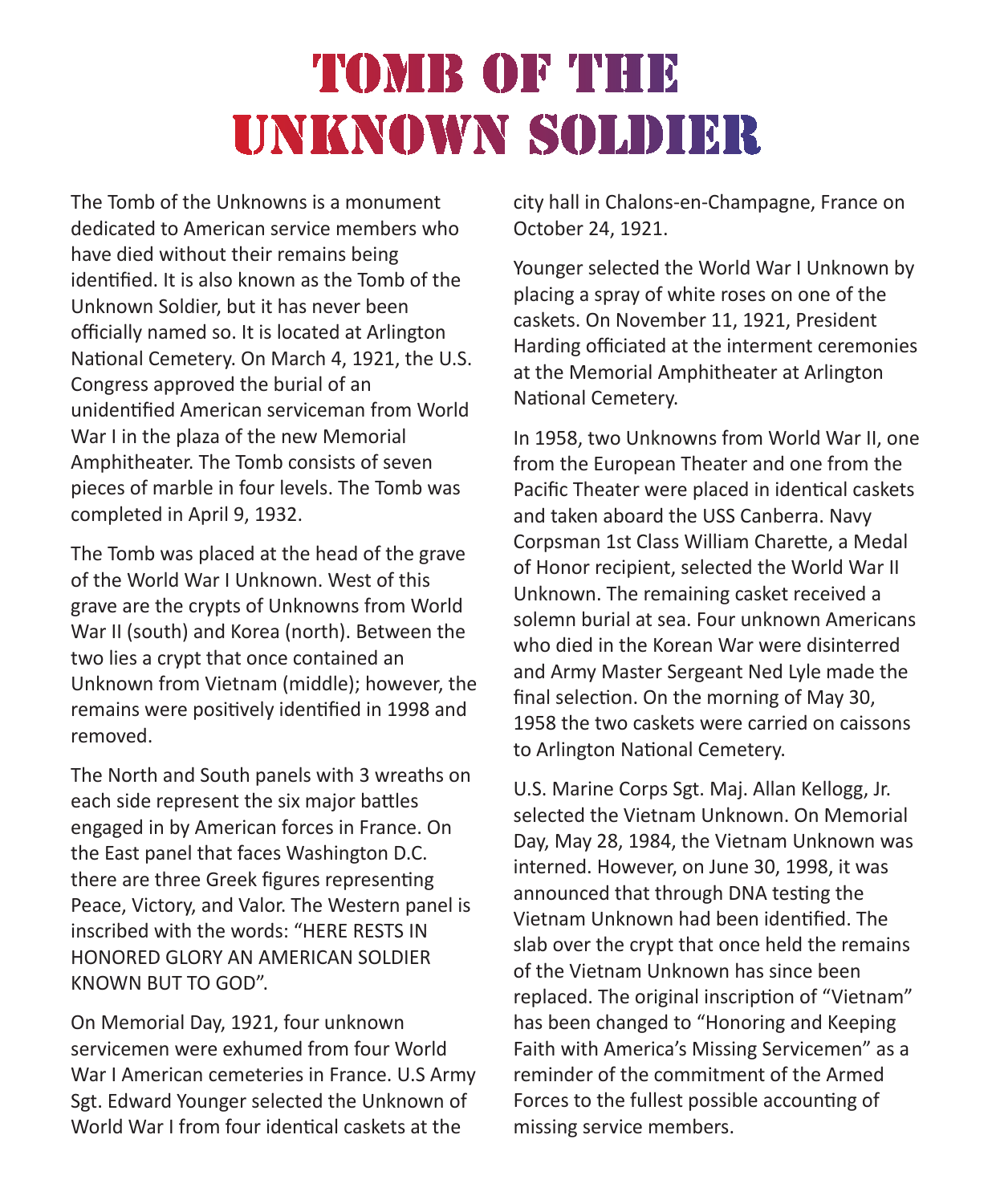### **TOMB OF THE** UNKNOWN-GUARDS

The tomb guards are soldiers of the United States Army. Since April 6, 1948 the Tomb of the Unknowns has been guarded by the 3rd Infantry Regiment, "The Old Guard". It is considered one of the highest honors to serve as a Sentinel at the Tomb of the Unknowns. Fewer than 20 percent of all volunteers are accepted for training and of those only a fraction passes training to become full-fledged Tomb Guards. The Tomb of the Unknown Soldier Guard Identification Badge is the second least-awarded qualification badge of the United States military.

The soldier "walking the mat" does not wear rank insignia, so as not to outrank the Unknowns, whatever their ranks may have been. Tomb Guards carry M14 rifles, which are unloaded and affixed to ceremonial rifle stocks (hand-made by Tomb Guards).

There is a meticulous routine that the guard follows when watching over the graves. The Tomb Guard:

- 1. Marches 21 steps south down the black mat laid across the Tomb.
- 2. Turns and faces east, toward the Tomb, for 21 seconds.
- 3. Turns and faces north, changes weapon to outside shoulder, and waits 21 seconds
- 4. Marches 21 steps down the mat.
- 5. Turns and faces east for 21 seconds.
- 6. Turns and faces south, changes weapons to outside shoulder, and waits 21 seconds.

7. Repeats the routine until the soldier is relieved of duty at the Changing of the Guard.

The mat is replaced twice a year because of the special shoes worn by Tomb Guards. The sentinels have metal plates built into the soles and inner parts of their shoes to allow for a more rugged sole and to give the signature click of the heel during maneuvers.

The guard change is very symbolic, but conducted in accordance with Army regulations. The relief commander or assistant relief commander, along with the oncoming guard, are both required for a guard change to take place. The relief commander orders the guard being relieved to "pass on your orders" to the oncoming guard. The guard being relived will say to the oncoming guard, "Post and order(s) remain as directed." The oncoming guard's response is always, "Orders acknowledge."

Since February, 1958, fewer than 700 soldiers have completed the training and been awarded the Tomb of the Unknown Soldier Guard Identification badge.